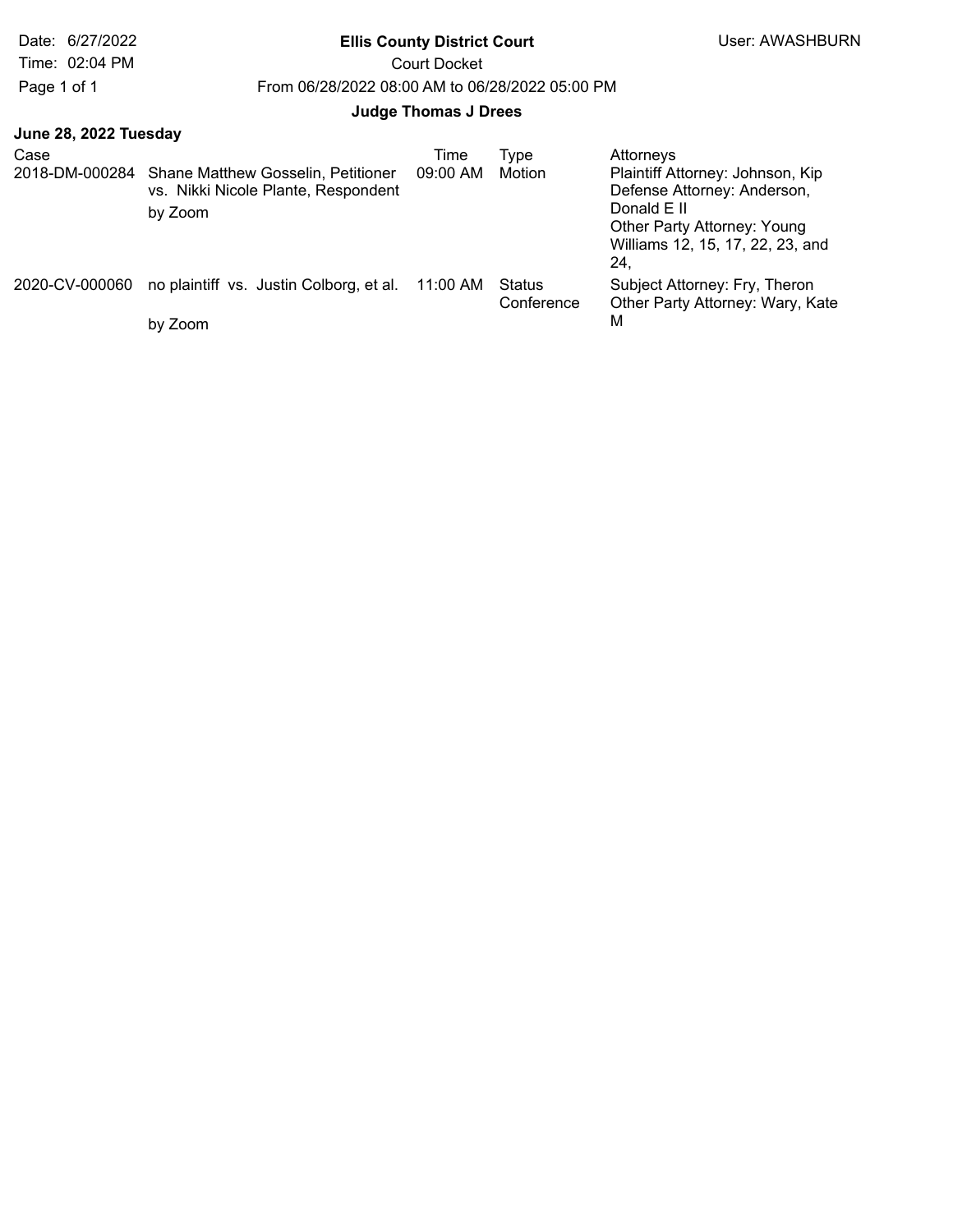# Date: 6/27/2022 **Rooks County District Court** Court User: DDIX

Time: 01:32 PM Court Docket

Page 1 of 1 From 06/28/2022 08:00 AM to 06/28/2022 05:00 PM

#### Judge Thomas J Drees

| Case<br>2019-DM-000065 | Michael Myers, Petitioner vs.<br>Emmylou Lynnae Wilkerson,<br>Respondent<br>Motion to Reinstate Parenting Time; | Time<br>01:30 PM | Type<br>Motion | Attorneys<br>Plaintiff Attorney: Fletcher, Heather<br>Defense Attorney: Young Williams<br>12, 15, 17, 22, 23, and 24, |
|------------------------|-----------------------------------------------------------------------------------------------------------------|------------------|----------------|-----------------------------------------------------------------------------------------------------------------------|
|                        | ZOOM to be scheduled by Jessica                                                                                 |                  |                |                                                                                                                       |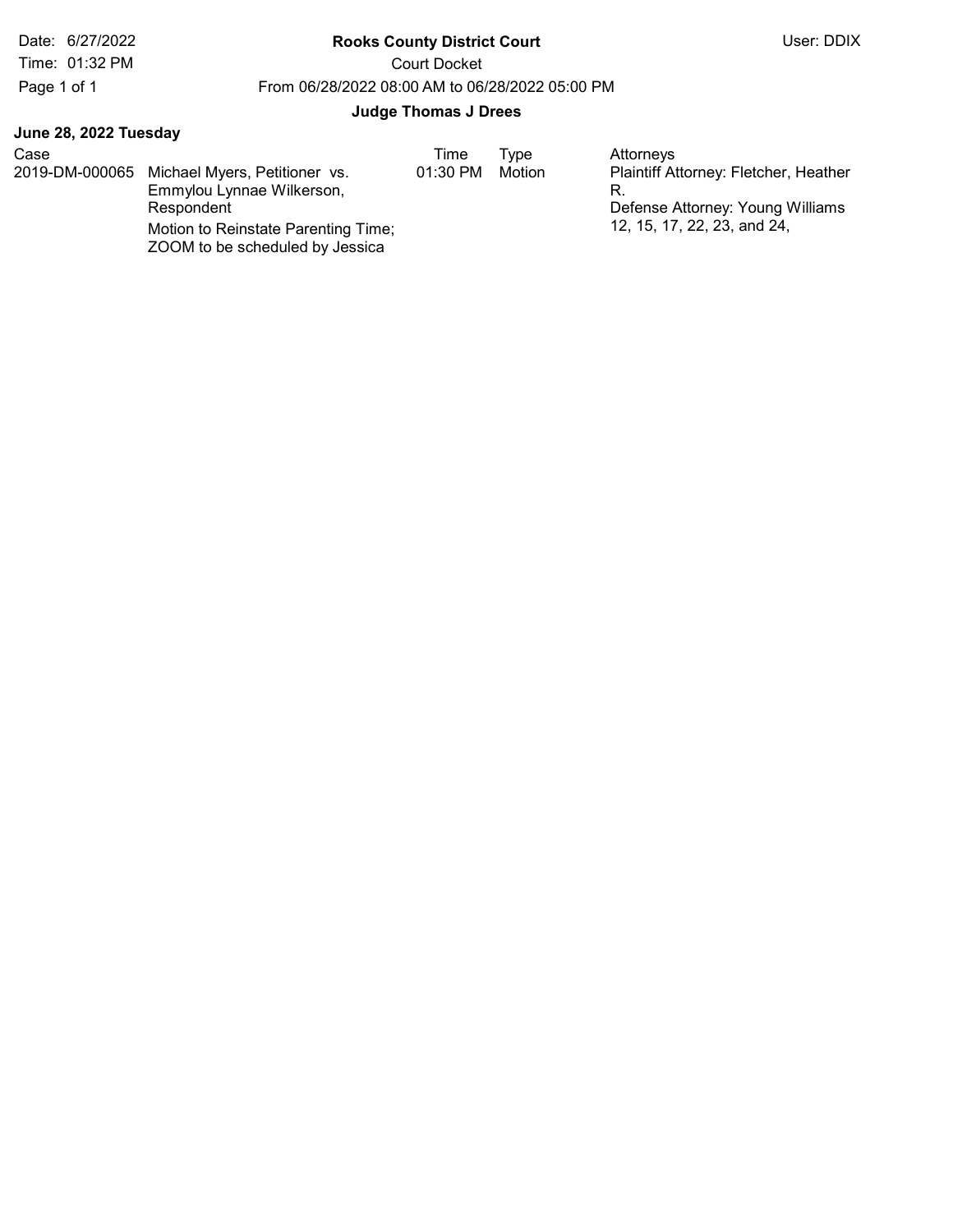# Date: 6/27/2022 **Ellis County District Court Ellis County District Court** User: AWASHBURN

Time: 02:05 PM Court Docket

Page 1 of 3 From 06/28/2022 08:00 AM to 06/28/2022 05:00 PM

## **Judge Richard Flax**

| Case           |                                                           |  | Time     | <b>Type</b>                 | Attorneys                                                                                                                        |
|----------------|-----------------------------------------------------------|--|----------|-----------------------------|----------------------------------------------------------------------------------------------------------------------------------|
| 2022-JV-000013 | In The Matter Of vs. Zachary C Thiel 08:45 AM             |  |          | Review                      | Prosecutor: Basgall, Brenda L<br>Court Appointed: Park, Carol<br>Other Party Attorney: Pro Se,                                   |
| 2022-JV-000003 | In The Matter Of vs. Nathan James<br>Hoffert              |  | 09:00 AM | Status<br>Conference        | Prosecutor: Basgall, Brenda L<br>Court Appointed: Brown, Curtis                                                                  |
| 2022-JV-000005 | In The Matter Of vs. Blake Bieker                         |  | 09:00 AM | <b>Status</b><br>Conference | Prosecutor: Basgall, Brenda L<br>Court Appointed: Brown, Curtis                                                                  |
| 2022-JV-000008 | In The Matter Of vs. Donovan<br>Vieyra-Hagan              |  | 09:00 AM | Sentencing                  | Prosecutor: Basgall, Brenda L<br>Court Appointed: Park, Carol<br>Other Party Attorney: Pro Se,                                   |
| 2022-JV-000011 | In The Matter Of vs. Zachary C Thiel 09:00 AM             |  |          | <b>Status</b><br>Conference | Prosecutor: Basgall, Brenda L<br>Court Appointed: Park, Carol                                                                    |
| 2022-JV-000010 | In The Matter Of vs. Ricardo<br>Araiza-Cano               |  | 09:30 AM | Review                      | Prosecutor: Basgall, Brenda L<br>Defense Attorney: Oller, Paul<br>Other Party Attorney: Pro Se,<br>Other Party Attorney: Pro Se, |
| 2021-TR-002919 | State of Kansas vs. Christihan<br>Alexander Vasquez Perez |  | 10:00 AM | First<br>Appearance         | Prosecutor: Ellis County Attorney's<br>Office,<br>Prosecutor: Rutherford, James                                                  |
| 2021-TR-002944 | State of Kansas vs. Zamudio<br>Talavera Roman             |  | 10:00 AM | First<br>Appearance         | Prosecutor: Ellis County Attorney's<br>Office,<br>Prosecutor: Rutherford, James                                                  |
| 2022-TR-000729 | State of Kansas vs. Kenneth A<br>Gordon Jr                |  | 10:00 AM | First<br>Appearance         | Prosecutor: Ellis County Attorney's<br>Office,<br>Prosecutor: Rutherford, James                                                  |
| 2022-TR-000839 | State of Kansas vs. Gerald Paul<br><b>Bond</b>            |  | 10:00 AM | First<br>Appearance         | Prosecutor: Rutherford, James                                                                                                    |
| 2022-TR-000894 | State of Kansas vs. Armando Garcia 10:00 AM<br>Unzueta li |  |          | First<br>Appearance         | Prosecutor: Ellis County Attorney's<br>Office,<br>Prosecutor: Rutherford, James                                                  |
| 2022-TR-000914 | State of Kansas vs. Michael Alen<br>Selbe                 |  | 10:00 AM | First<br>Appearance         | Prosecutor: Rutherford, James                                                                                                    |
| 2022-TR-000918 | State of Kansas vs. Gordon D<br>Parrish                   |  | 10:00 AM | First<br>Appearance         | Prosecutor: Rutherford, James                                                                                                    |
| 2022-TR-000923 | State of Kansas vs. Carlos E<br>Alfonsoospina             |  | 10:00 AM | First<br>Appearance         | Prosecutor: Rutherford, James                                                                                                    |
| 2022-TR-000940 | State of Kansas vs. Jesus Arriaga                         |  | 10:00 AM | First<br>Appearance         | Prosecutor: Rutherford, James                                                                                                    |
| 2022-TR-000983 | State of Kansas vs. Daniel Joseph<br><b>Stephens</b>      |  | 10:00 AM | First<br>Appearance         | Prosecutor: Rutherford, James                                                                                                    |
| 2022-TR-000985 | State of Kansas vs. Juan De Dios<br>Terrazas              |  | 10:00 AM | First<br>Appearance         | Prosecutor: Rutherford, James                                                                                                    |
| 2022-TR-000988 | State of Kansas vs. Luis Enrique<br>Cartagena             |  | 10:00 AM | First<br>Appearance         | Prosecutor: Rutherford, James                                                                                                    |
| 2022-TR-000992 | State of Kansas vs. Jerell Ra-Shon<br>Williams            |  | 10:00 AM | First<br>Appearance         | Prosecutor: Rutherford, James                                                                                                    |
| 2022-TR-001003 | State of Kansas vs. Sherese Nichole 10:00 AM<br>Melvin    |  |          | First<br>Appearance         | Prosecutor: Rutherford, James                                                                                                    |
| 2022-TR-001009 | State of Kansas vs. Chauncey<br>Joseph Hatten             |  | 10:00 AM | First<br>Appearance         | Prosecutor: Rutherford, James                                                                                                    |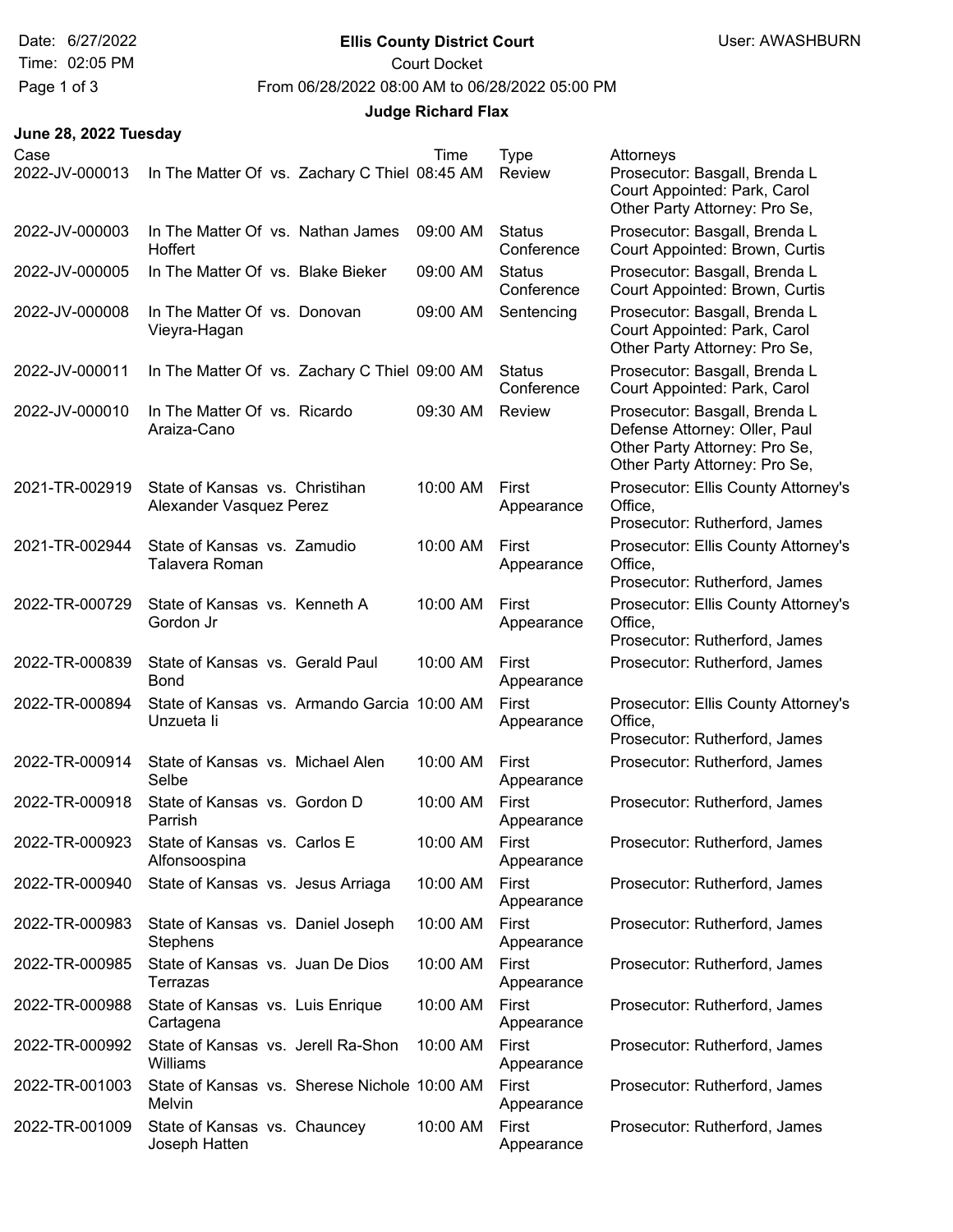# Date: 6/27/2022 **Ellis County District Court Ellis County District Court** User: AWASHBURN

Time: 02:05 PM Court Docket

Page 2 of 3 From 06/28/2022 08:00 AM to 06/28/2022 05:00 PM

## **Judge Richard Flax**

| Case<br>2022-TR-001067 | State of Kansas vs. CHRISTINA L<br><b>BURGESS</b>      |                                   | Time<br>10:00 AM | <b>Type</b><br>First<br>Appearance | Attorneys<br>Prosecutor: Ellis County Attorney's<br>Office,<br>Prosecutor: Rutherford, James                               |
|------------------------|--------------------------------------------------------|-----------------------------------|------------------|------------------------------------|----------------------------------------------------------------------------------------------------------------------------|
| 2022-TR-001084         | State of Kansas vs. Mariela Alvizo<br>Carrasco         |                                   | 10:00 AM         | First<br>Appearance                | Prosecutor: Rutherford, James                                                                                              |
| 2021-TR-001661         | State of Kansas vs. Mackenzie D<br><b>McCubbin</b>     |                                   | 11:00 AM         | <b>Status</b><br>Conference        | Prosecutor: Ellis County Attorney's<br>Office,<br>Prosecutor: Cunningham, Aaron J.                                         |
|                        |                                                        |                                   |                  |                                    | Defense Attorney: Blehm, Mark                                                                                              |
| 2021-TR-002739         | State of Kansas vs. Christopher<br><b>Randall Cole</b> |                                   | 11:00 AM         | <b>Status</b><br>Conference        | Prosecutor: Ellis County Attorney's<br>Office,<br>Prosecutor: Rutherford, James                                            |
| 2022-CR-000144         | State of Kansas vs. Ashley Nesa<br>Noel Wise           |                                   | 11:00 AM         | <b>Status</b><br>Conference        | Prosecutor: Rutherford, James<br>Defense Attorney: Eikenberry,<br>Colton                                                   |
| 2022-TR-000420         | State of Kansas vs. Juan Ignacio<br><b>Ramirez</b>     |                                   | 11:00 AM         | <b>Status</b><br>Conference        | Prosecutor: Ellis County Attorney's<br>Office,<br>Prosecutor: Rutherford, James<br>Defense Attorney: Herman, Alex          |
| 2022-TR-000727         | State of Kansas vs. Jordon Aaron<br>Knoll              |                                   | 11:00 AM         | <b>Status</b><br>Conference        | Prosecutor: Ellis County Attorney's<br>Office,<br>Prosecutor: Rutherford, James<br>Defense Attorney: Zeigler, Cassy        |
| 2022-TR-000776         | State of Kansas vs. Patrick S<br>Mcgowan               |                                   | 11:00 AM         | <b>Status</b><br>Conference        | Prosecutor: Ellis County Attorney's<br>Office,<br>Prosecutor: Rutherford, James<br>Defense Attorney: Eikenberry,<br>Colton |
| 2022-TR-000856         | State of Kansas vs. Mary G<br>Richardson               |                                   | 11:00 AM         | <b>Status</b><br>Conference        | Prosecutor: Ellis County Attorney's<br>Office,                                                                             |
| 2021-TR-001807         | State of Kansas vs. Nicholas D<br>Dreiling             |                                   | 11:30 AM         | <b>Status</b><br>Conference        | Prosecutor: Ellis County Attorney's<br>Office,<br>Prosecutor: Cunningham, Aaron J.                                         |
|                        |                                                        |                                   |                  |                                    | Defense Attorney: Driscoll, Jerry E                                                                                        |
| 2021-TR-001879         | Hill                                                   | State of Kansas vs. Jonathon Noah | 11:30 AM         | <b>Status</b><br>Conference        | Prosecutor: Ellis County Attorney's<br>Office,<br>Prosecutor: Cunningham, Aaron J.                                         |
|                        |                                                        |                                   |                  |                                    | Prosecutor: Rutherford, James<br>Defense Attorney: Park, Carol                                                             |
| 2021-TR-002316         | State of Kansas vs. Jade Lee<br>Lewallen               |                                   | 11:30 AM         | Status<br>Conference               | Prosecutor: Ellis County Attorney's<br>Office,<br>Prosecutor: Cunningham, Aaron J.                                         |
|                        |                                                        |                                   |                  |                                    | Prosecutor: Rutherford, James                                                                                              |
| 2021-TR-002512         | State of Kansas vs. Shannon Lee<br>Walker              |                                   | 11:30 AM         | Status<br>Conference               | Prosecutor: Ellis County Attorney's<br>Office,<br>Prosecutor: Rutherford, James<br>Defense Attorney: Herman, Alex          |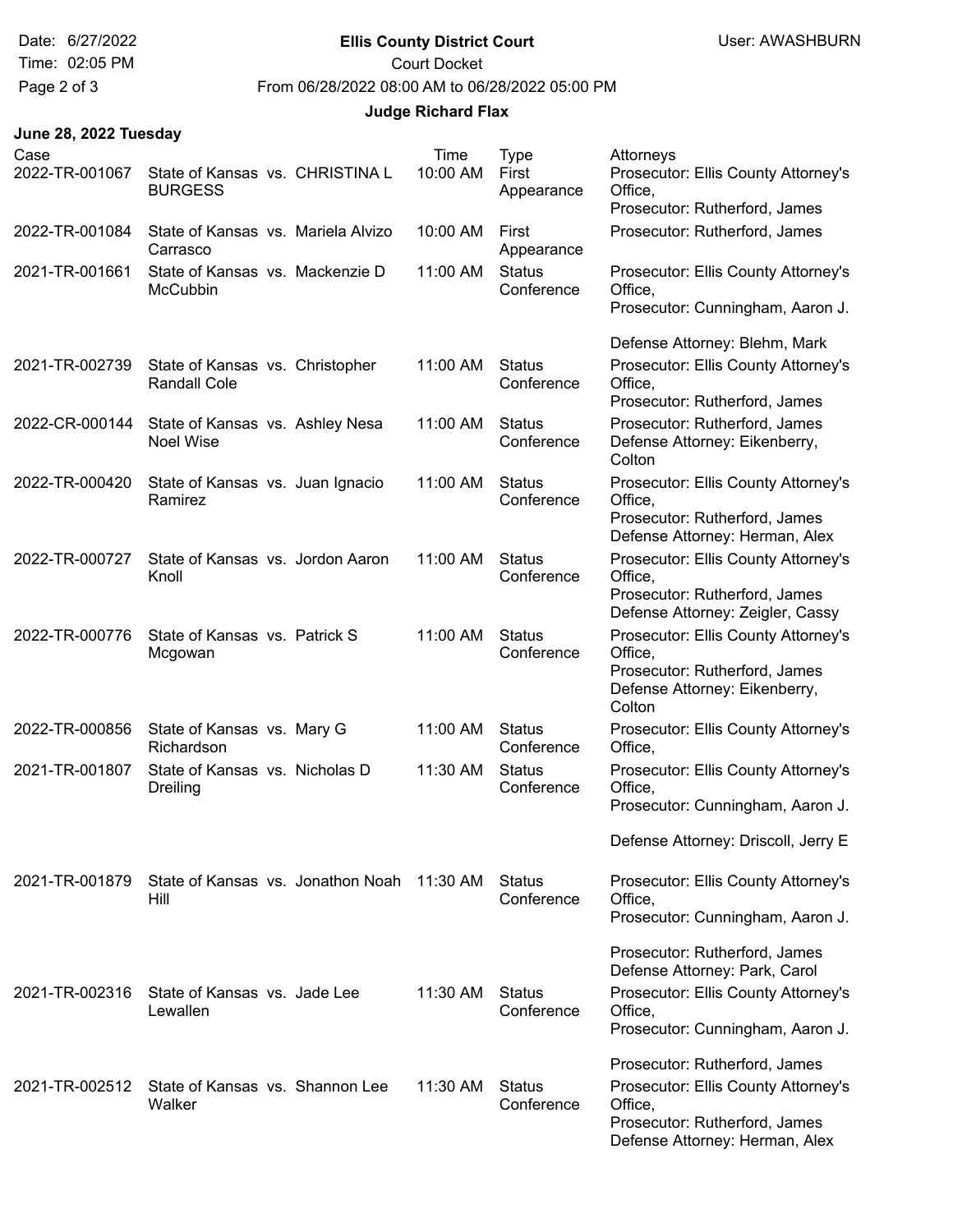#### Date: 6/27/2022 **Ellis County District Court** User: AWASHBURN

Time: 02:05 PM Court Docket

Page 3 of 3 From 06/28/2022 08:00 AM to 06/28/2022 05:00 PM

#### **Judge Richard Flax**

| Case<br>2022-TR-000142 | State of Kansas vs. Chase P.<br>Stramel      | Time<br>11:30 AM | Type<br><b>Status</b><br>Conference | Attorneys<br>Prosecutor: Ellis County Attorney's<br>Office,<br>Prosecutor: Rutherford, James                     |
|------------------------|----------------------------------------------|------------------|-------------------------------------|------------------------------------------------------------------------------------------------------------------|
| 2022-TR-000421         | State of Kansas vs. Jonathon Noah<br>Hill    | $11:30$ AM       | Status<br>Conference                | Prosecutor: Ellis County Attorney's<br>Office,<br>Prosecutor: Rutherford, James<br>Defense Attorney: Park, Carol |
| 2022-TR-000606         | State of Kansas vs. Noemi Espino             | 11:30 AM         | Status<br>Conference                | Prosecutor: Ellis County Attorney's<br>Office.<br>Prosecutor: Rutherford, James                                  |
| 2022-TR-000690         | State of Kansas vs. Laura Marie<br>Allen     | 11:30 AM         | <b>Status</b><br>Conference         | Prosecutor: Ellis County Attorney's<br>Office,<br>Prosecutor: Rutherford, James                                  |
| 2022-TR-000691         | State of Kansas vs. Gilda M Torres-<br>Allen | 11:30 AM         | <b>Status</b><br>Conference         | Prosecutor: Ellis County Attorney's<br>Office,<br>Prosecutor: Rutherford, James                                  |
| 2022-TR-000855         | State of Kansas vs. Zachary J<br>Ashburn     | 11:30 AM         | <b>Status</b><br>Conference         | Prosecutor: Ellis County Attorney's<br>Office,                                                                   |
| 2022-JV-000015         | In The Matter Of vs. Bradley James<br>Hill   | 01:15 PM         | <b>Status</b><br>Conference         | Prosecutor: Basgall, Brenda L<br>Court Appointed: Grabbe, Julie<br>Other Party Attorney: Pro Se,                 |
| 2022-DM-000087         | *** SEALED ***                               | $01:30$ PM       | <b>Final Orders</b>                 | Plaintiff Attorney: Pro Se,<br>Defense Attorney: Pro Se,                                                         |